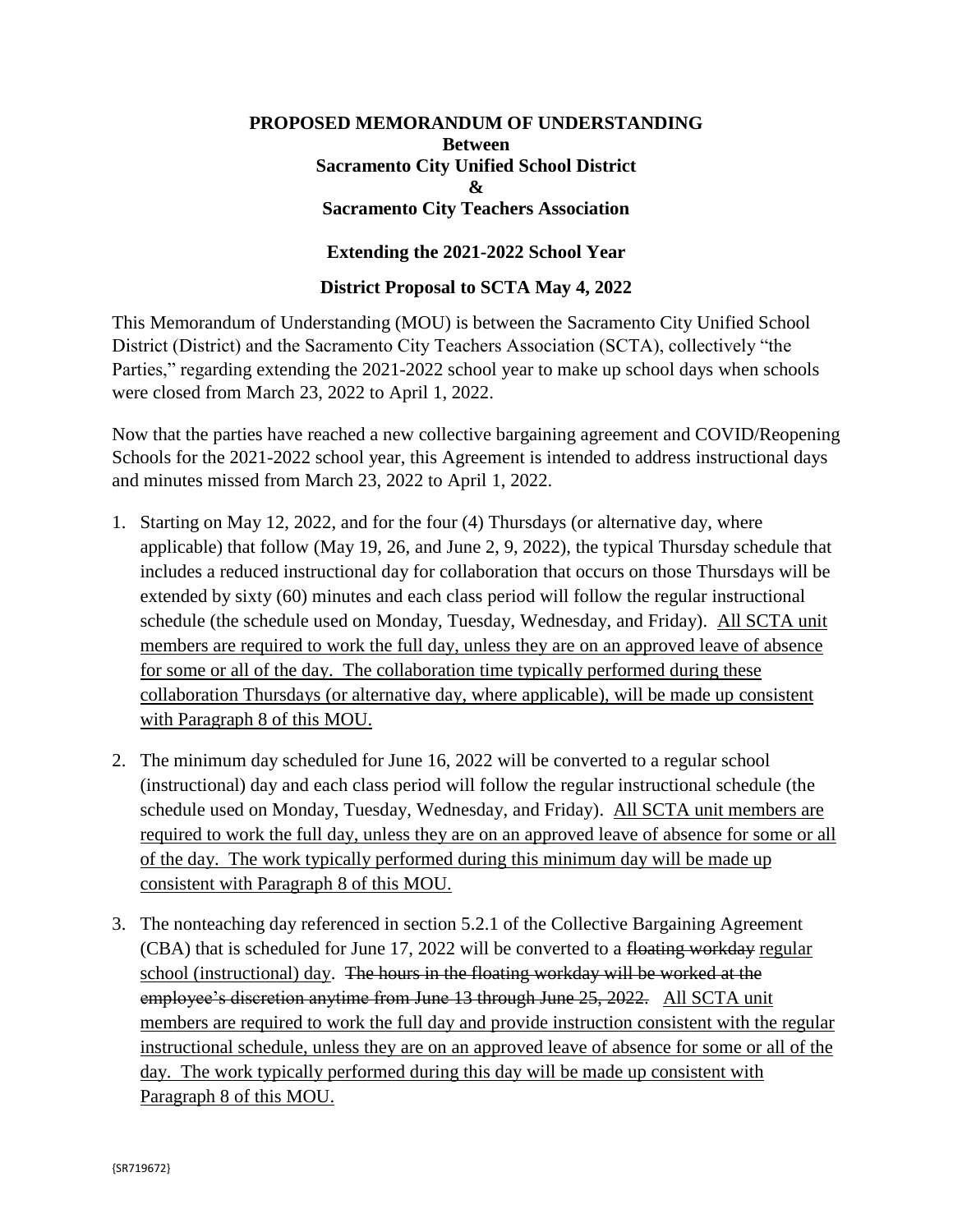- 4. June 17, 2022 will become a regular school (instructional) day (the schedule used on Monday, Tuesday, Wednesday, and Friday). In addition, June 20, 21, 22, 23, and 24, 2022 will also become regular school (instructional) days (the schedule used on Monday, Tuesday, Wednesday, and Friday). and all SCTA unit members are to report to work for each of these days and these days are considered required workdays for SCTA unit members. The last teacher workday for the 2021-2022 school year shall be June 24, 2022.
- 5. For those employees on the salary schedules in Appendix A (#s 1-7), the employee work year **for the 2021-22 year only** will be 180 separate workdays with compensation based on the attached salary schedules. For those employees on the salary schedules in Appendix B (#s 8-9), the employee work year **for the 2021-22 year only** will be 175 separate workdays with compensation based on the attached salary schedule. For those employees on the salary schedule in Appendix C (# 10), the employee work year **for the 2021-22 year only** will be 194 separate workdays for school psychologists and 189 separate days for program specialists and school social workers with compensation based on the attached salary schedule. For those employees on the salary schedule in Appendix  $D(\text{# }11)$ , the employee work year **for the 2021-22 year only** will be 176 separate workdays with compensation based on the attached salary schedule. For those employees on the salary schedule in Appendix E (# 12), the employee work year **for the 2021-22 year only** will be 222 separate workdays with compensation based on the attached salary schedule. For those employees on the salary schedules in Appendix F (#s 13-14), the employee work year **for the 2021-22 year only** will be 188 separate workdays with compensation based on the attached salary schedule. The last work day and the total number of work days for the 2021-2022 school year only for each of the classifications represented by SCTA shall be as follows:

[District and SCTA will need to work on calendar adjustments for those employees who have anything other than a 183-day work year and make corresponding adjustments to paragraph]

The work year for SCTA unit members remains 180 days or the applicable number of work days that apply to an employee's specific position as set forth above. March 23 to April 1, 2022 will be deemed non-workdays for SCTA unit members. Employees who performed work on those days will be compensated at their daily rate for such work, but are still required to report to work on the dates below. For purposes of making up the workdays from March 23 to April 1, 2022, the work year is reduced by three days and the remaining five days will be made up with the addition of five work days on June 20, 21, 22, 23, and 24.

The per diem, hourly, or any other rate paid for purposes of extra duties performed in the 2021-2022 school year shall remain based on a 183-day work year.

6. Employees are required to work each of the days identified in Paragraphs 1 to 4 above, unless they are taking an approved leave of absence pursuant to Article  $9.6.1.1$  of the CBA, which shall be approved if there is a valid note from a medical provider. Employees are not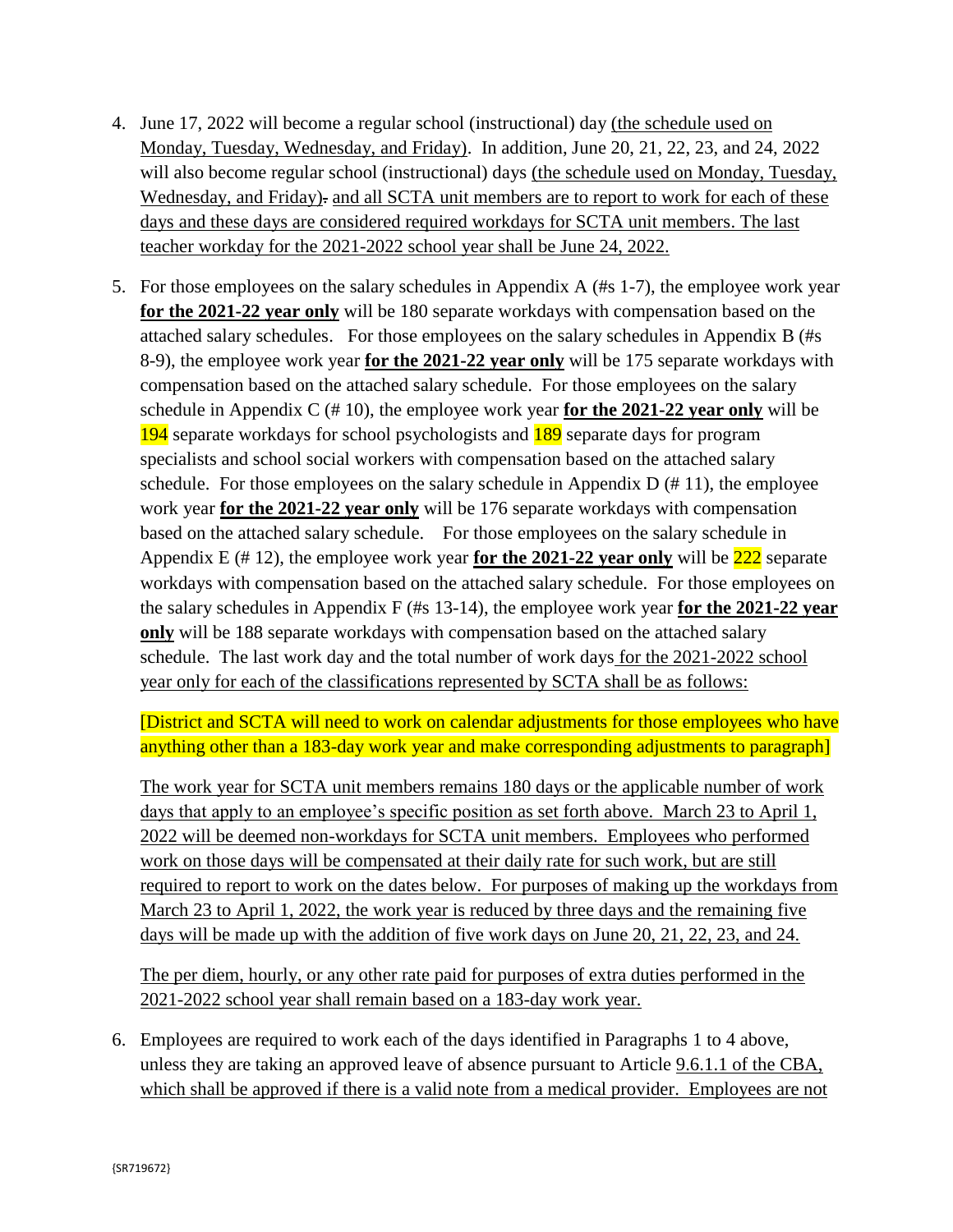permitted to take leave for personal importance under section 9.6.2 of the CBA on any of the days referenced in Paragraphs 1, 2, 3, or 4 unless prior approval is granted to the employee for the leave. No more that 20% of the certificated staff at any school site may be granted approved leaves of absence for any of the dates referenced in this Agreement (June 16, 17, and 20 to 24). In the event more than 20% of the certificated staff request leaves of absence for the dates referenced in this Agreement, leaves shall be approved in order of seniority. 9 of the CBA. In addition, any employee who has a pre-scheduled vacation or significant prescheduled event not otherwise covered by Article 9 of the CBA will be able to use PN days or days without pay for each of the days identified in Paragraphs 1, 2, 3, and 4. In the case of those educators who are participating in the Sacramento State University STEM Power Summer Institute attendance at the Institute during instructional time set forth above in Paragraph 4 will be considered release time from their regular work duties and part of the employee's regular work year for the period of June 20 to June 24, 2022.

- 7. No employee who was absent from work due to the strike from March 23 to April 1, 2022 will receive a pay dock for the days that they were on strike because those days and minutes are being made up as set forth abovein this MOU.
- 8. SCTA unit members remain responsible for engaging in collaborative time and all required year-end related and other job duties, e.g. attending graduation or other required related duties, grading and student progress reporting, finalizing cumulative files and reports, classroom closure, completing overdue special education assessments. **[Need to discuss with** SCTA the work that various classifications with work year longer than 183-day work year would complete.]
- 9. Employees who submitted a notice of retirement or resignation with a retirement date of June 17, 2022 will be deemed to be retiring or resigning instead on June 24, 2022 and the District will issue a communication to the employees regarding the new date of retirement or resignation.
- 10. Except as otherwise provided herein, this agreement does not provide any additional compensation for any employee over and above what an individual may otherwise have earned in the absence of the strike.
- 11. Because New Tech High School and New Joseph Bonnheim are on different calendars, the parties will negotiate how the instructional days will be scheduled terms of this MOU will apply, but the dates for the make up days will be agreed upon by the District and SCTA.
- 12. This MOU is contingent upon the District securing sufficient employee coverage for all services required to be provided during regular school days (e.g. paraprofessionals, nutrition services, administrators, custodial, transportation, and others).